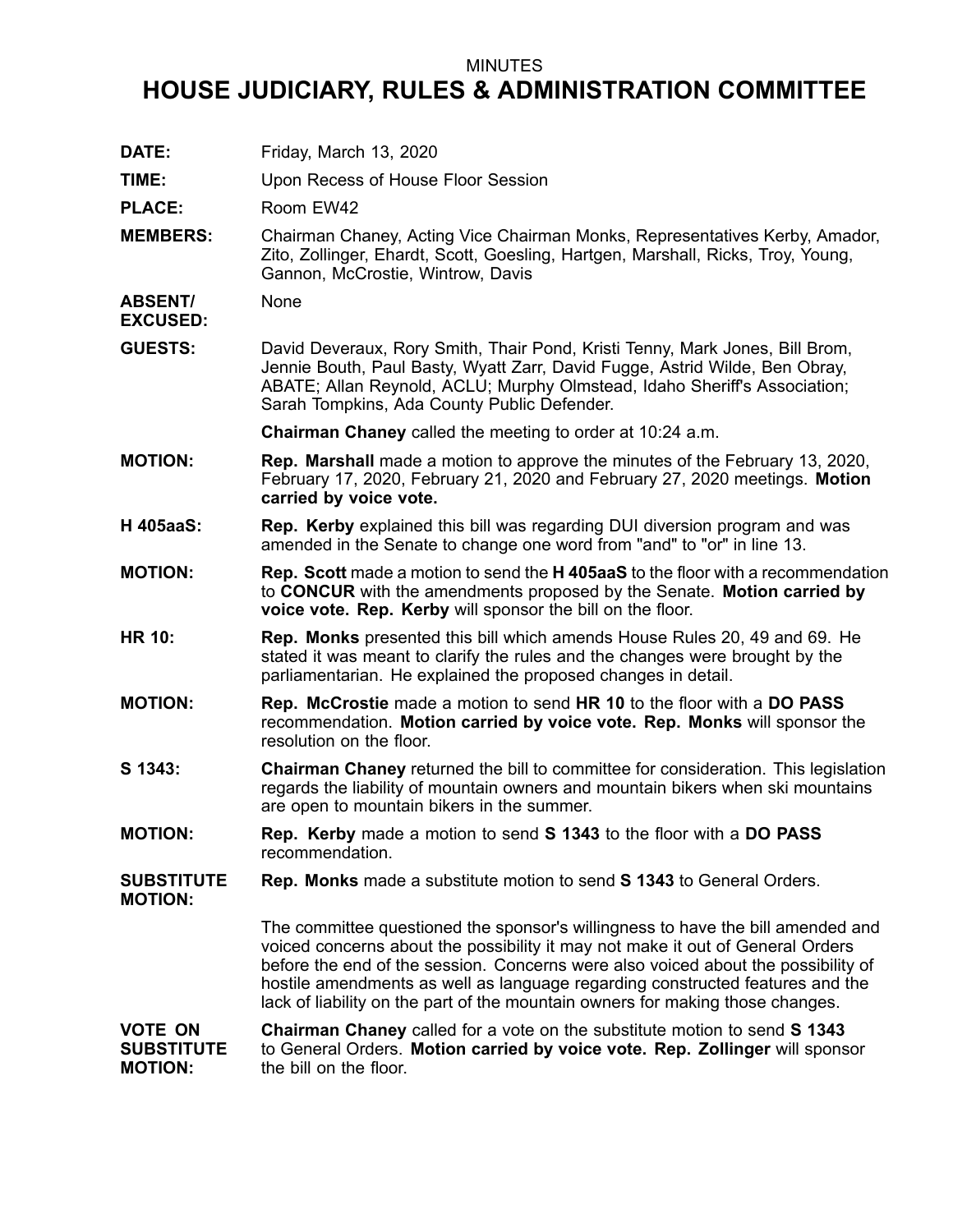|                                                       | Rep. McCrostie called for a division. Chairman Chaney ruled the call for division<br>out of order since the result of the vote had been called by the Chairman.                                                                                                                                                                                                                     |
|-------------------------------------------------------|-------------------------------------------------------------------------------------------------------------------------------------------------------------------------------------------------------------------------------------------------------------------------------------------------------------------------------------------------------------------------------------|
| S 1338aa:                                             | <b>Rep. Young</b> stated this bill removes private citizens' personal identifying<br>information from being provided to the press as part of a Public Records Request.                                                                                                                                                                                                              |
| <b>MOTION:</b>                                        | <b>Rep.</b> Zito made a motion to send <b>S</b> 1338aa to the floor with a DO PASS<br>recommendation. Motion carried by voice vote. Rep. Young will sponsor the bill<br>on the floor.                                                                                                                                                                                               |
| S 1319:                                               | <b>Chairman Chaney returned this bill to the committee for consideration.</b>                                                                                                                                                                                                                                                                                                       |
| <b>MOTION:</b>                                        | <b>Rep. Monks</b> made a motion to send <b>S</b> 1319 to the floor with a DO PASS<br>recommendation.                                                                                                                                                                                                                                                                                |
|                                                       | The committee voiced concern regarding the lack of clarity in parts of the bill, and<br>worried it may put all dog owners at risk. They also stated conflict between statutes<br>which would need to be resolved before proceeding.                                                                                                                                                 |
| <b>SUBSTITUTE</b><br><b>MOTION:</b>                   | Rep. McCrostie made a motion to HOLD S 1319 in committee for a time certain<br>of March 17, 2020. Motion carried by voice vote.                                                                                                                                                                                                                                                     |
|                                                       | <b>Chairman Chaney called for a recess at 10:45 a.m.</b>                                                                                                                                                                                                                                                                                                                            |
|                                                       | <b>Chairman Chaney</b> reconvened the committee at 2:20 p.m.                                                                                                                                                                                                                                                                                                                        |
| <b>MOTION:</b>                                        | <b>Rep. Zollinger</b> made a motion to reconsider <b>S 1343</b> . He stated there was some<br>confusion over the result of the previous vote, and he believed it to be proper<br>procedure to ask for reconsideration.                                                                                                                                                              |
|                                                       | Reps. Kerby and Goesling spoke in support of the motion due to the confusion<br>surrounding the prior vote.                                                                                                                                                                                                                                                                         |
| <b>ROLL CALL</b><br><b>VOTE ON</b><br><b>MOTION:</b>  | Chairman Chaney called for a roll call vote on the motion to reconsider S 1343.<br>Motion carried by a vote of 12 AYE, and 6 NAY. Voting in favor of the motion:<br>Reps. Kerby, Zito, Zollinger, Ehardt, Scott, Goesling, Marshall, Ricks, Troy,<br>Young, McCrostie, and Davis. Voting in opposition to the motion: Reps.<br>Monks, Amador, Hartgen, Gannon, Wintrow, and Chaney. |
| <b>UNANIMOUS</b><br><b>CONSENT</b><br><b>REQUEST:</b> | Chairman Chaney requested Unanimous Consent the committee consider S 1318<br>before the reconsideration of <b>S 1343</b> . There being no objection, the request was<br>granted.                                                                                                                                                                                                    |
| S 1318:                                               | Chairman Chaney returned the bill to the committee for rconsideration. This<br>legislation regards the hiring of people with past felony convictions.                                                                                                                                                                                                                               |
| <b>MOTION:</b>                                        | Rep. McCrostie made a motion to send S 1318 to General Orders.                                                                                                                                                                                                                                                                                                                      |
|                                                       | <b>Rep. Wintrow</b> spoke in support of the motion, stating this legislation is simply<br>about giving people a chance.                                                                                                                                                                                                                                                             |
|                                                       | The committee further discussed the legislation, wrestling with admiration for the<br>intent of the legislation and the need for clearer language regarding exemptions.                                                                                                                                                                                                             |
| <b>SUBSTITUTE</b><br><b>MOTION:</b>                   | Rep. Zollinger made a substitute motion to HOLD S 1318 in committee.                                                                                                                                                                                                                                                                                                                |